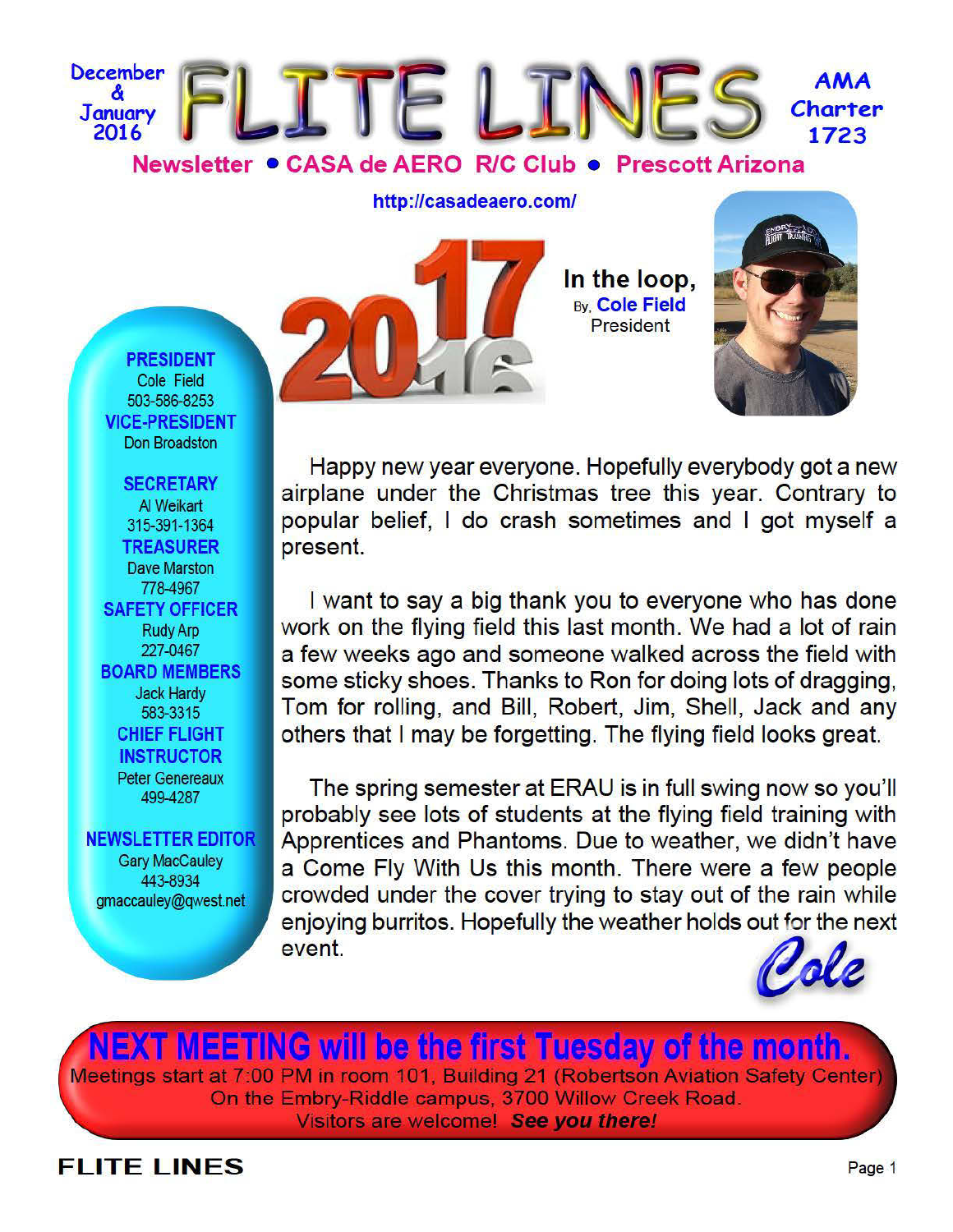## **Casa de Aero General Membership Meeting December 6, 2016**

#### **Attendance -**

**General Members:** Jerry Alvarez, Don Broadstone, John Conrad, Jim Eaves, Walter Findlay, Tom Gatchell, Jack Hardy, Ken Holden, Al Iamiceli, Bill King, Kirk Lander, Gerald Lang, Earl LeBlanc, Shel Leibach, Dave Marston, Jim McDonald, Robert Olson, Andrew Perry, Frank Sanders, Jack Taub, Scott Wemple.

#### **Visitors:**

**ERAU Members:** Cole Field ERAU Visitors:

President Cole Field called the meeting to order at 7:02 p.m.

**President's Report and New Business (Cole Field):** He will be meeting with Arlo Chan of ERAU to renew our lease, and make this year's payment. He will also ask about getting maintenance assistance to clean out the ditches.

Cole thanked those responsible for helping with dragging and rolling the field as well as picking up large rocks.

Members can contact him or Al Weikart about getting an updated membership list.

The school's weather station is installed, but not yet connected to the internet. He will send out word when he finds out it is on line.

#### **Vice President's Report (Don Broadston):**

The Awards Dinner for members and spouses/significant others will be held on Saturday, February 11 beginning at 5:30 pm at Susie's. You must sign up and have paid in advance. He will be emailing and have sign-up sheets with further details.

#### **Safety Report (Rudy Arp):**

Rudy was unable to attend the meeting. No specific safety issues were reported.

#### **Flight Instruction (Peter Genereaux):**

Peter was unable to attend, but had previously reported that there is currently no activity.

**Treasurer's Report (Dave Marston):** The checking account balance stands at \$3581, and is growing with renewals coming in. A budget for the coming year has been approved by the Board.

#### **Secretary's Report (Al Weikart):**

Al was out of town and unable to attend. He relayed that we currently have 76 members. He has processed 20 renewals prior to those submitted tonight.

Remember you must renew your AMA membership when it is due to be eligible to be a member of CdA, and be able to fly at our field.

50/50 Raffle: The drawing was won by Jerry Alvarez who donated his \$18 winnings to the club.

#### **Upcoming Dates:**

Come Fly with Us - Saturday, December 10, from 9:00-11:00 am.

Indoor Flying – None scheduled for December

**Guest Speaker:** Jack Hardy introduced his friend, Chuck Fulton who had two tours of duty flying fighters in Viet Nam. Chuck gave a very interesting talk on his Air Force career of 22 years. He was in Viet Nam first from late 1966 to late 1968 with over 325 missions almost all in ground support roles flying in F100's. After time at Luke Air Base instructing, he had a second tour in the mid '70s flying F4Es out of a base in Thailand, and ended up with over 350 total missions. It was at the end of this second tour that he flew what is considered the last combat mission of the Viet Nam war. The mission was to protect the evacuation of personnel from Saigon as it was taken over by the Viet Cong at the end of the war. A very hectic time. The biggest hurdle of the mission was overcoming very severe thunderstorms which nearly took out all his communications ability, and seriously beat up his and his wing man's planes.

Chuck now uses his personal plane to participate in the program to transport needing veterans around the country. He is a very inspirational person.

#### **Show and Tell:**

Shel showed his model of the Sukhoi Su-47 also called the Berkut (Golden Eagle). It was a development aircraft of the mid-'90s with very unique forward swept wings. It only has made 4 flights, the first in 1997. It had advanced capabilities with thrust vectoring, canards, supersonic speed, very good maneuverability, and good low speed handling, but was very expensive. Its concepts led to the successful

**Continued on page 3.**

# **FLITE LINES** Page 2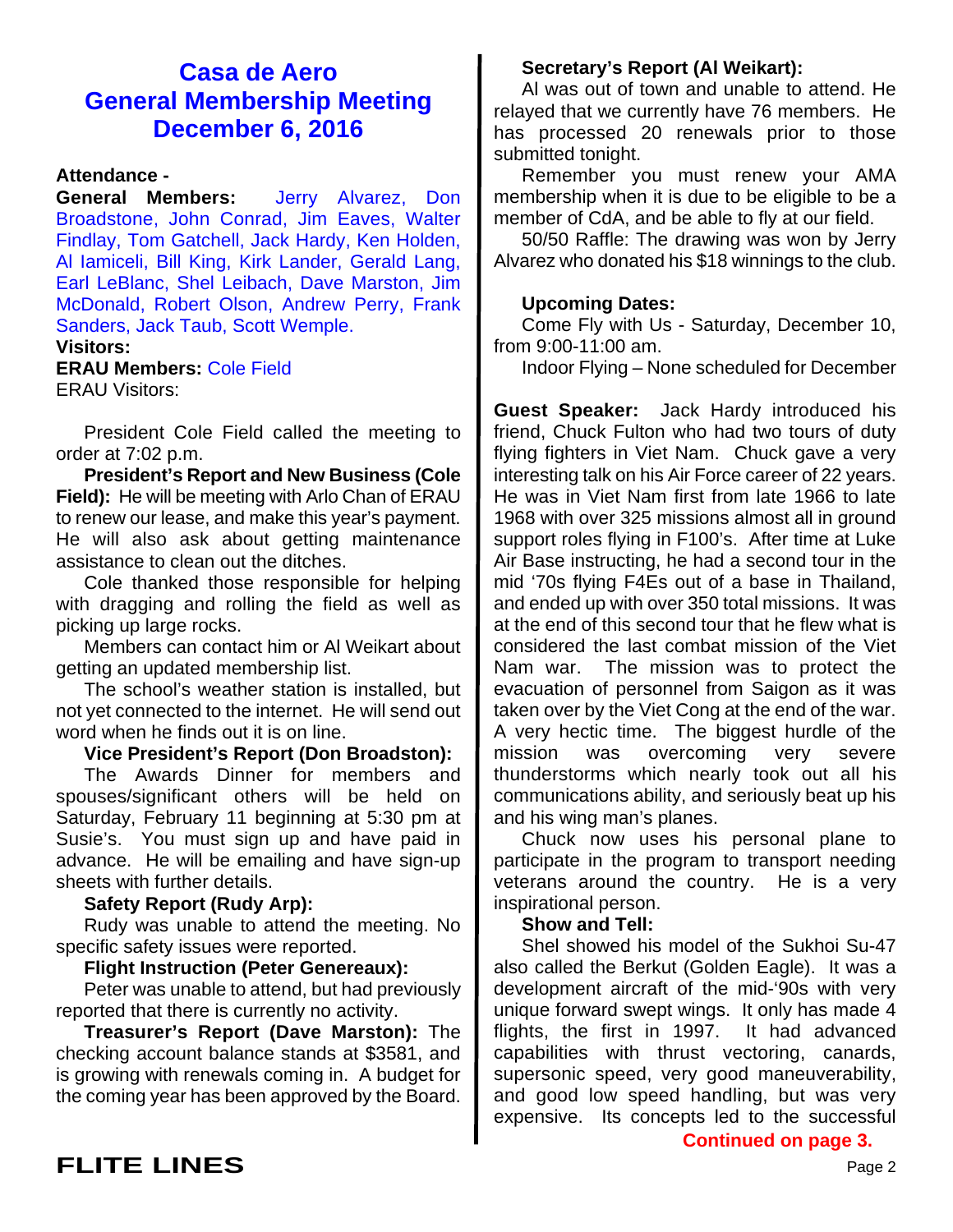#### **Continued from page 2**

SU-35. Shel bought the plane as a kit (foam components). He installed two 70 mm ducted fans with two 65 amp ESCs which should be more than enough power (8 lbs. of thrust for 3-4 lb. plane). A 6S5000 LiPo battery will be used. He hopes to do the maiden flight soon.

Jack Hardy brought his new AT6. It came as an ARF with only limited assembly required (motor, ESC, retracts, and servos installed). It has a wingspan of 57", and flies on a 4S3000 LiPo battery. Nice looking bright yellow model.

Cole bought himself a Christmas present - a profile foamy MXS from Twisted Hobbies. It has a wingspan of 800 mm and should weight about 200-220 grams when finished (currently still in the box). Expected to a fun 3D plane.

With the next day being the 75th anniversary of the attack on Pearl Harbor, Tom Gatchell thought it appropriate to bring in a flag that flew over the USS Arizona memorial. His son got the flag and certificate of authenticity while a marine honor quard at the memorial in 1991.

Meeting adjourned at 8:04 PM.

Respectfully submitted by Dave Marston.



# **Work!!! Getting it right. Very Yellow.**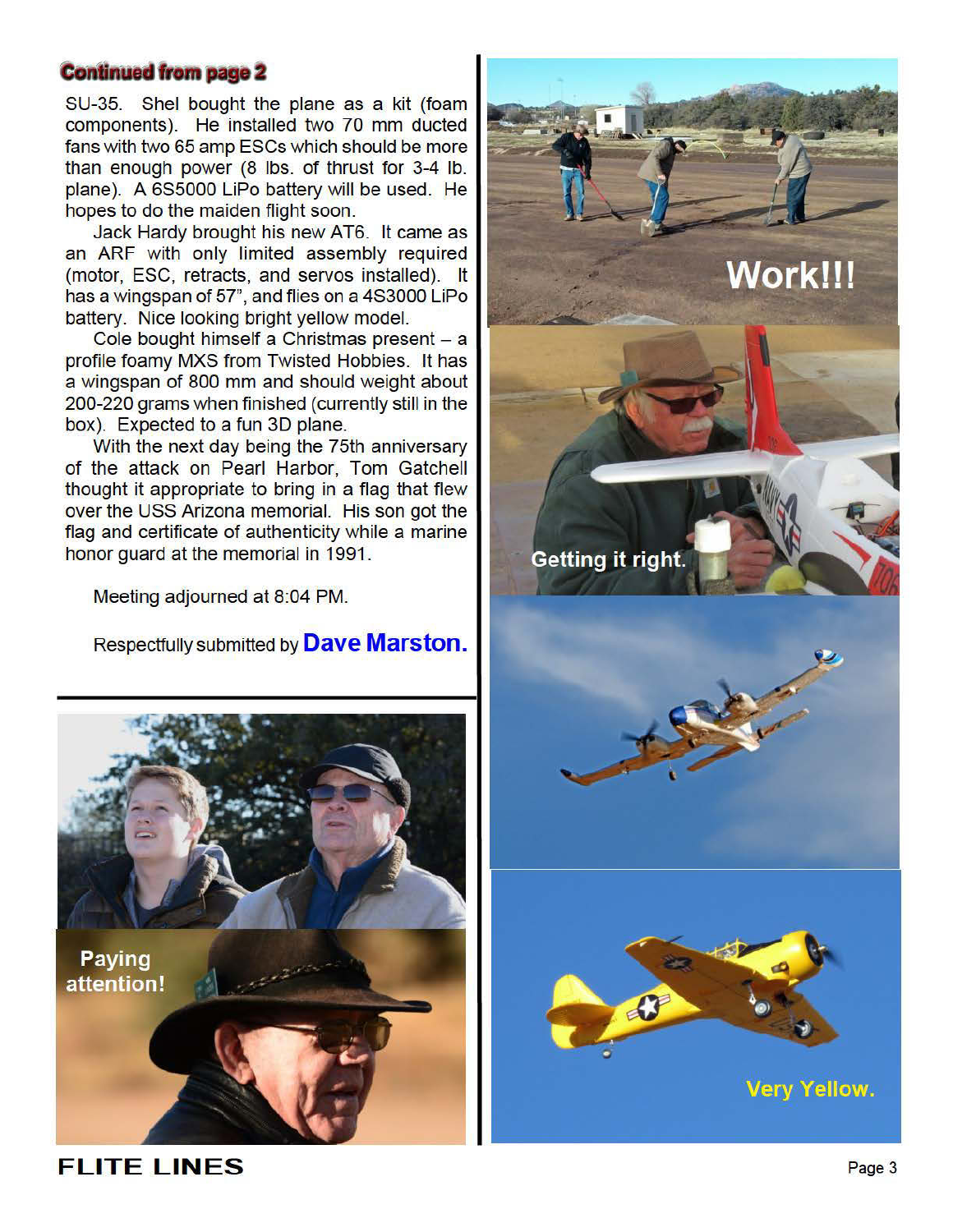